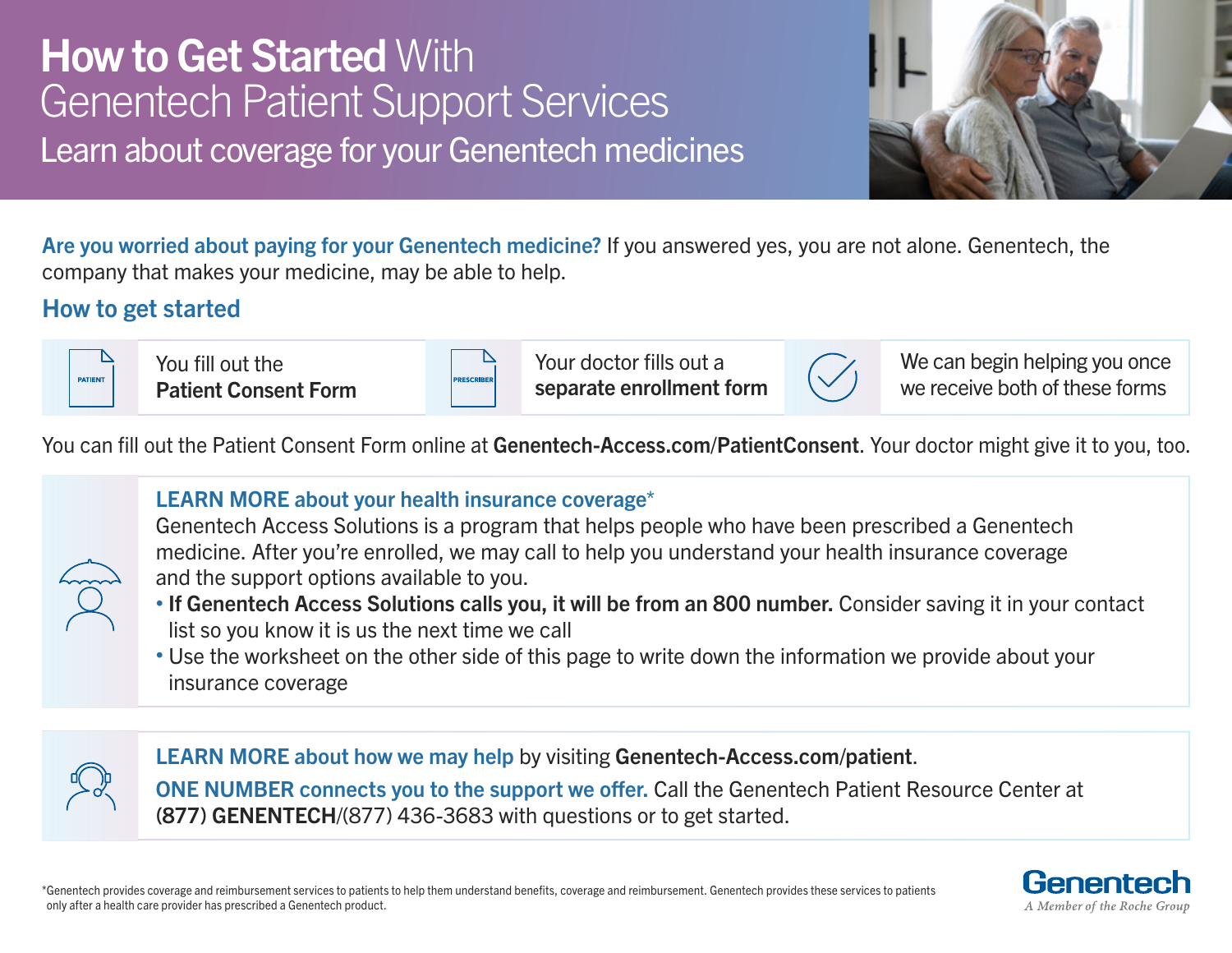# Health Insurance Information Worksheet

Use this worksheet to note information about your health insurance coverage for your Genentech medicine. This information might come from Genentech Access Solutions, your doctor's office or directly from your health insurance plan.

|  | <b>Does my health insurance plan cover my Genentech medicine?</b> $\Box$ Yes<br>$\Box$ No                                                                                                                            |
|--|----------------------------------------------------------------------------------------------------------------------------------------------------------------------------------------------------------------------|
|  | How much is my medicine going to cost?                                                                                                                                                                               |
|  | . My health insurance plan has a deductible. This is the amount I pay for health care services or medicines out of<br>pocket before my insurance begins to pay. My deductible is \$                                  |
|  | • I have a co-pay for my medicine. This is an amount I have to pay for office visits, medicines or administration.<br>I pay this amount after I pay my deductible. A co-pay is usually a set amount. My co-pay is \$ |
|  | • I have co-insurance for my medicine. This is like a co-pay, but it is usually a percentage of the total cost instead of<br>a set amount. My co-insurance is ______________%                                        |
|  | • My health insurance plan has an out-of-pocket maximum, which is the most I have to pay for health care services<br>or medicines each year. My out-of-pocket maximum is \$                                          |
|  | How can I get help with the cost of my medicine?                                                                                                                                                                     |
|  | We may be able to help you get the Genentech medicine you need, even if you can't pay for it. Genentech Access<br>Solutions will help you understand the support options available to you.                           |
|  | You can always discuss any concerns or questions about your coverage with your doctor's office.                                                                                                                      |

Additional notes:

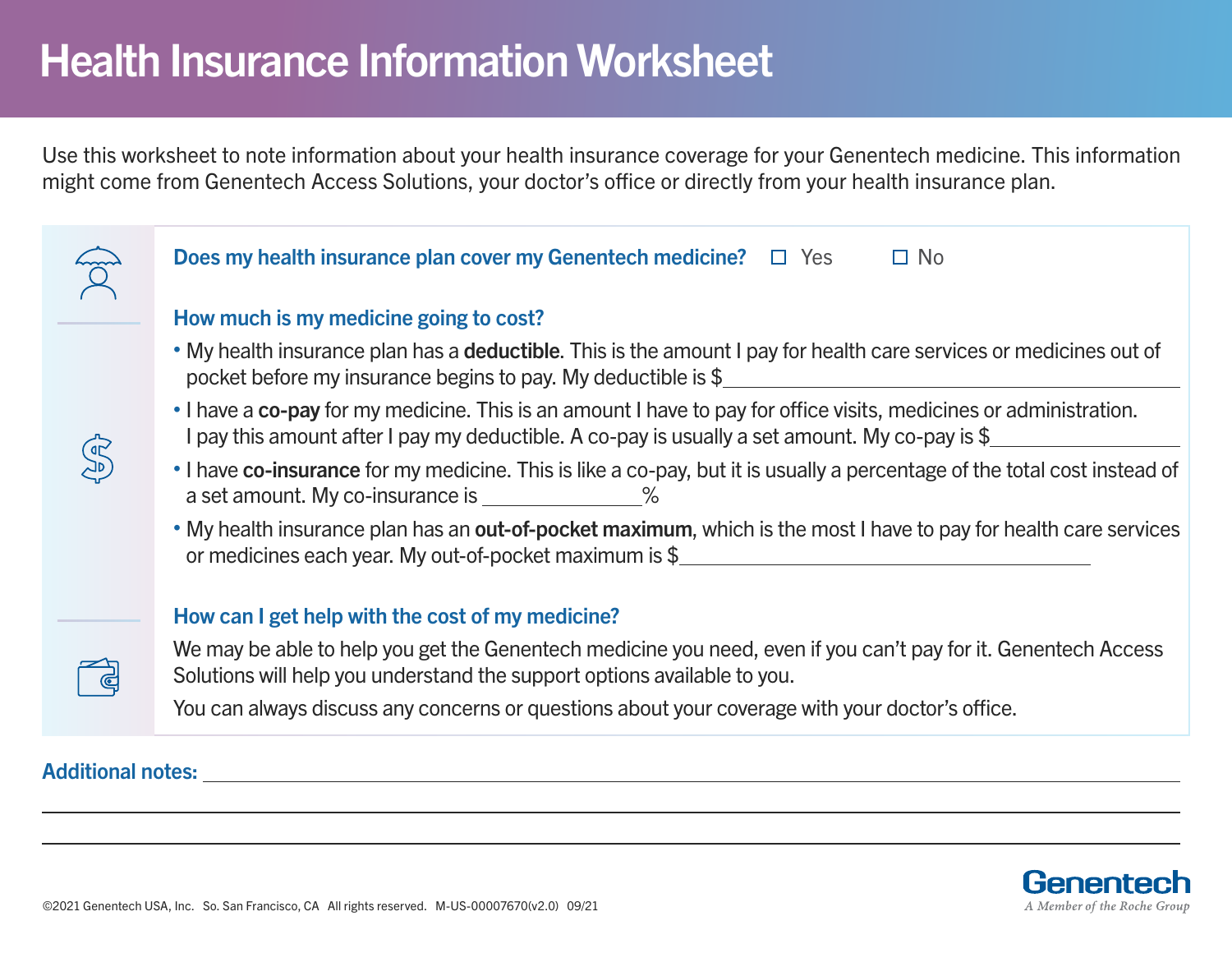# **PATIENT CONSENT FORM**

#### Genentech | ACCESS II SOLUTIONS®

M-US-00002802(v1.0) 01/20

#### Instructions for Patients



Learn about your health insurance coverage and other options to get your Genentech medicine



Enroll into optional disease-specific education, patient support services and communication

### By completing this form you can: Please follow these 3 steps to get started:

- 1. Read "About Your Consent."
- Sign and date page 3. Please note you must sign the form to get support for your treatment. 2.
- $3.$  Send in your completed form using one of the options below.

Genentech can start supporting you when page 3 of this form is submitted by you or your doctor's office in one of the following ways:



Take a photo and text it to (650) 877-1111 OR SOUTH AND CORPORATION OF SALE OF A SALE OF A SALE OF A SALE OF A SALE OF A SALE OF A SALE OF A SALE OF A SA



A representative from Genentech Access Solutions or your doctor's office will call you to tell you about your coverage, costs and support for your treatment.

#### If you have any questions, talk to your health care provider or contact Genentech Access Solutions.

#### Helpful Terminology

Genentech: The maker of the medicine your doctor wants to prescribe. Genentech is committed to helping patients get the medicine their doctor prescribed.

Genentech Access Solutions: A team at Genentech that works with your doctor and health insurance plan to help you get your medicine.

Genentech Patient Foundation: A program that gives free Genentech medicine to people who don't have insurance coverage or who have financial concerns and meet certain eligibility criteria.

Household size: Number of people living in your household, including you.

Household income: How much you and the members of your household currently make each year minus specific deductions. This is also frequently referred to as your Adjusted Gross Income or AGI. This information is needed to determine Genentech Patient Foundation eligibility.

Education and patient support services: Optional programs offered by Genentech to help you start and stay on your medicine. Services may vary based on your medical condition and could include co-pay assistance, clinical support, marketing communication and general disease information.

Deductible: The amount you pay for health care services or medicines out of pocket before your health insurance plan begins to pay.

Out-of-pocket costs: The amount not paid by the insurance plan that you must pay for your treatment. This includes deductibles, co-pays and co-insurance.

Co-pay assistance: Programs available to help eligible patients pay for their medicines.

Alternate contact: Someone you choose to be your contact person if Genentech Access Solutions cannot reach you.

#### If I receive free Genentech medicine from the Genentech Patient Foundation:

- I will not sell or give out this medicine since it is unlawful to do so. I am responsible to make sure these medicines are sent to a secure address when shipped to me, and I must control any Genentech medicine that I receive
- I understand that, for purposes of an audit, the Genentech Patient Foundation could ask me for a copy of my IRS 1040 form or other proof of income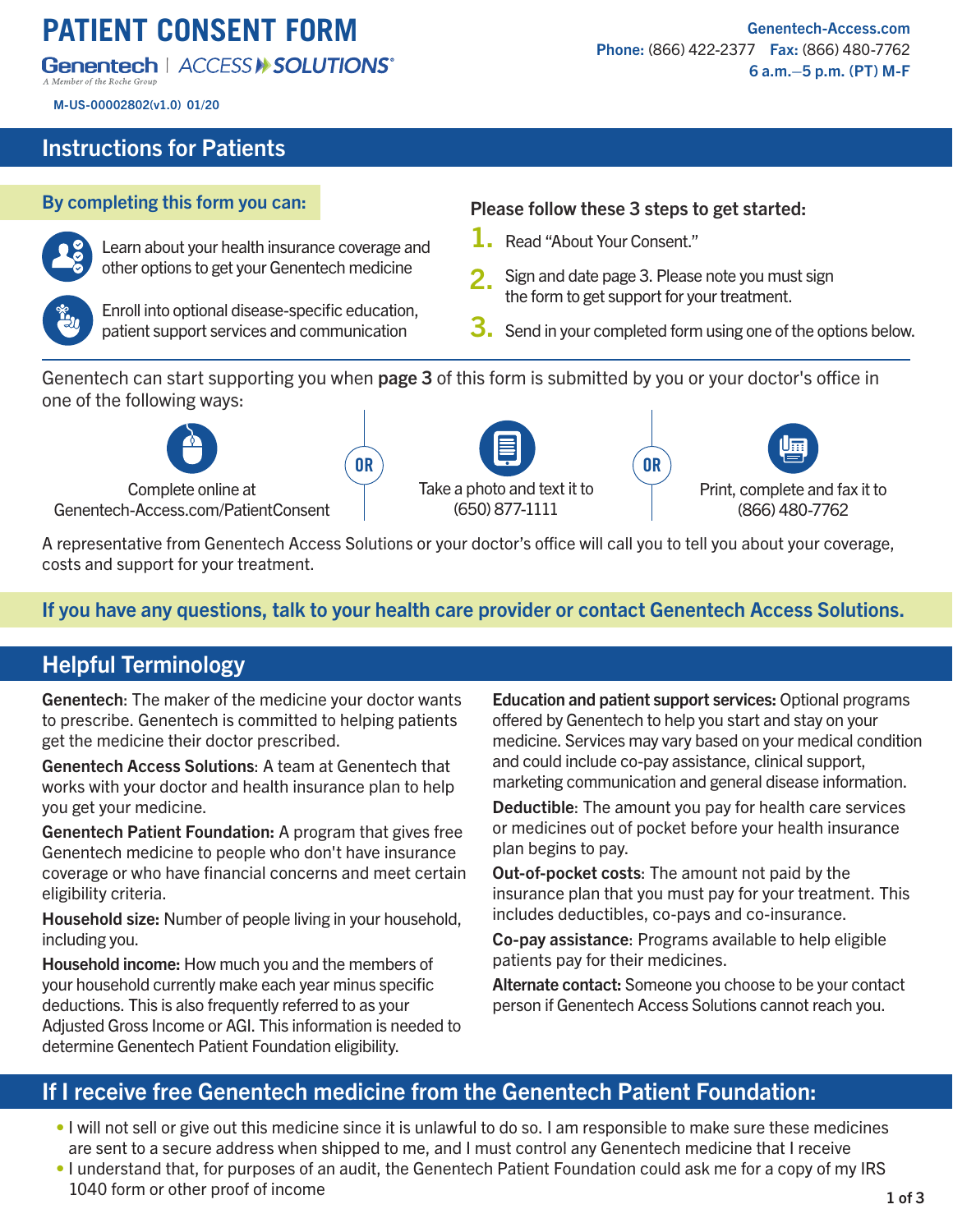## **PATIENT CONSENT FORM**

#### **Genentech | ACCESS > SOLUTIONS\***

M-US-00002802(v1.0) 01/20

[Genentech-Access.com](https://www.genentech-access.com) Phone: (866) 422-2377 Fax: (866) 480-7762 6 a.m.–5 p.m. (PT) M-F

• Information on your medical condition, as necessary

• Information about your health benefits or health insurance coverage

#### About Your Consent – This relates to 'Box 1' on page 3

#### Your personally identifiable information (PII) may include:

- Name and birthdate
- Address, telephone number and email address
- Important financial information, as necessary

#### Who may see and use my PII

I authorize Genentech and/or Genentech Patient Foundation to (i) use my PII for the purpose of facilitating my access to Genentech products and providing the services described below, and (ii) further disclose my PII to others who are assisting them in these services, and to my health care provider(s), health care entities, pharmacies, and health plan(s) for purposes of providing these services. Some of these disclosures may constitute a sale of PII. If so, I have the right to opt out of the sale of my PII if I reside in California. Additional information regarding my privacy rights can be found on Genentech's website privacy policy (www.gene.com/privacy-policy).

#### Reasons for sharing and using my information may include:

- Working with my health care plan to understand coverage for Genentech products
- Applying to the Genentech Patient Foundation
- Determining my eligibility and enrollment into financial assistance services, including co-pay assistance
- Coordinating my prescription through a pharmacy, infusion site and/or health care provider's office
- Providing treatment reminders and education

I direct and authorize my physician, pharmacy and my health plan(s) to disclose my PII to Genentech and its partners, as necessary for Genentech to provide the above services.

Once I sign this Patient Consent Form and my PII is transmitted to Genentech and/or Genentech Patient Foundation, I understand that the Health Insurance Portability and Accountability Act (HIPAA) may no longer protect or prohibit the redisclosure of the PII disclosed to Genentech and/or Genentech Patient Foundation by my health care provider or others covered by the HIPAA laws. I understand that Genentech and Genentech Patient Foundation are committed to protecting my information and keeping it secure and confidential while it is being collected or used to assist me and that the use and disclosure of my information will be limited to that described above. I can choose not to sign this form, but Genentech and Genentech Patient Foundation will not be able to assist me without it. However, my health care providers and health insurer may not condition either my treatment or my payment, enrollment or eligibility for benefits on signing this form.

#### The length and terms of this form

- This form is valid for 3 years from the date I signed or the date I last enrolled, whichever comes first, unless a shorter period is required by law
- I agree that if I reside in the state of Maryland, this form will be valid for no longer than 1 year from the date I signed
- I have the right to cancel this authorization. If I cancel, this means that Genentech and/or the Genentech Patient Foundation will no longer use or share my PII, but this will not apply to PII already used or shared or when it is required by law. If I reside in California, I also have the right to request that Genentech and/or the Genentech Patient Foundation delete my PII, although deletion is not required under certain circumstances. To cancel or request deletion, I must send a written notice to Genentech. It can be sent by fax or by mail to the address below. If I cancel and request deletion, I know that Genentech and the Genentech Patient Foundation will no longer be able to assist me with access to my Genentech products. The address is Genentech, 1 DNA Way, Mail Stop #858a, South San Francisco, CA 94080-4990 I understand that I, as the patient or signer, have a right to receive a copy of this signed form over the time it is valid.